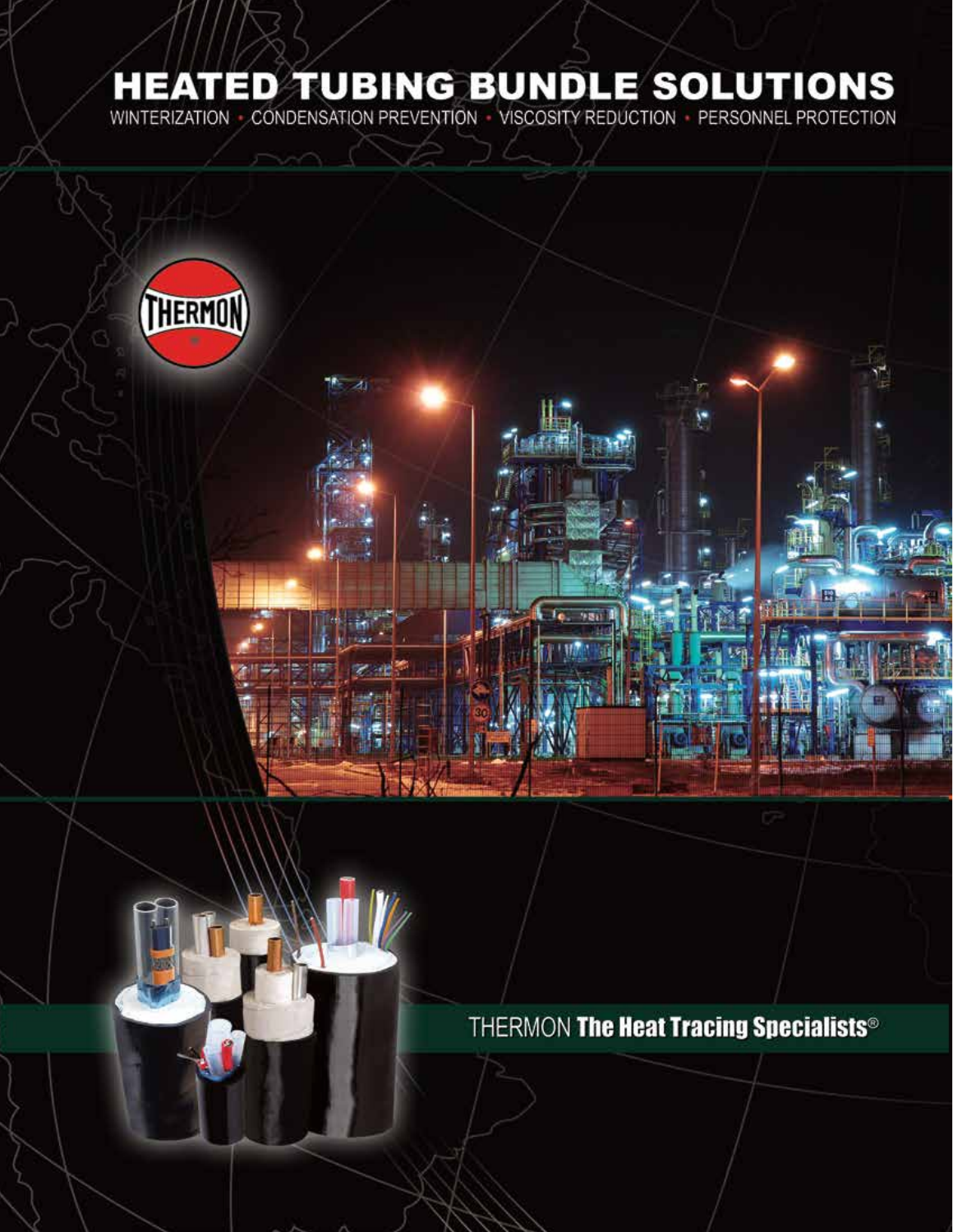

## THERMON TUBING BUNDLES PROVIDE SOLUTIONS FOR:

• WINTERIZATION • CONDENSATION PREVENTION • VISCOSITY REDUCTION • PERSONNEL PROTECTION

## INTRODUCTION

Compared to bare tubing that is field traced and insulated, prefabricated tube bundles:

- Expedite installation
- Reduce installed cost
- Ensure long term reliability and safety of the entire system

Consistency and quality are a prerequisite in all Thermon manufacturing processes. Thermon organizations throughout the world operate to the ISO9001 standards.



With global design, manufacturing,

and warehouse facilities, Thermon is capable of supplying heated instrument tubing products to meet the needs of customers around the world. Thermon manufactures every type of resistance heat tracing available today.

## EXPERIENCE

Complete heat tracing systems must include instrument line heating. Thermon tube bundles are reliable, cost-effective products for heated and/or insulated tubing.

Thermon has earned the reputation as . . .

The Heat Tracing Specialists®, supplying both electric and steam heat tracing solutions since 1954.

## BETTER SOLUTIONS

The heart of any electrically heated tubing bundle is the heat trace. **Thermon manufactures every type of resistance heat tracing available today.** Our sole-source responsibility



for overall performance, especially in electrically classified hazardous areas, cannot be matched. Whatever the application — freeze protection, high temperature maintenance or sensitive analyzer lines — Thermon's complete line of products provides superior heat tracing solutions.

### INDUSTRIES

Many times tubing requires heat trace and insulation. Preinsulated tubing is the most reliable, consistent, and cost-effective way to accomplish this. Industries relying on instrument tubing bundles include:

- Oil and Gas Production
- Refineries
- Chemical plants
- Pharmaceutical
- Power Generation
- Pulp and paper
- Food Processing
- Other Process Industries

### TYPICAL TUBETRACE® HEATED INSTRUMENT TUBING BUNDLES



## APPLICATIONS

Instrumentation must operate reliably to monitor critical processes and reactions, monitor emissions, and maintain control of the plant. This can require:

- Winterization / Freeze Protection
- Process Temperature Maintenance
- Personnel Protection from Burn Risk
- Keep Gas Streams Above Their Dew Point
- Prevent Condensation and Crystallization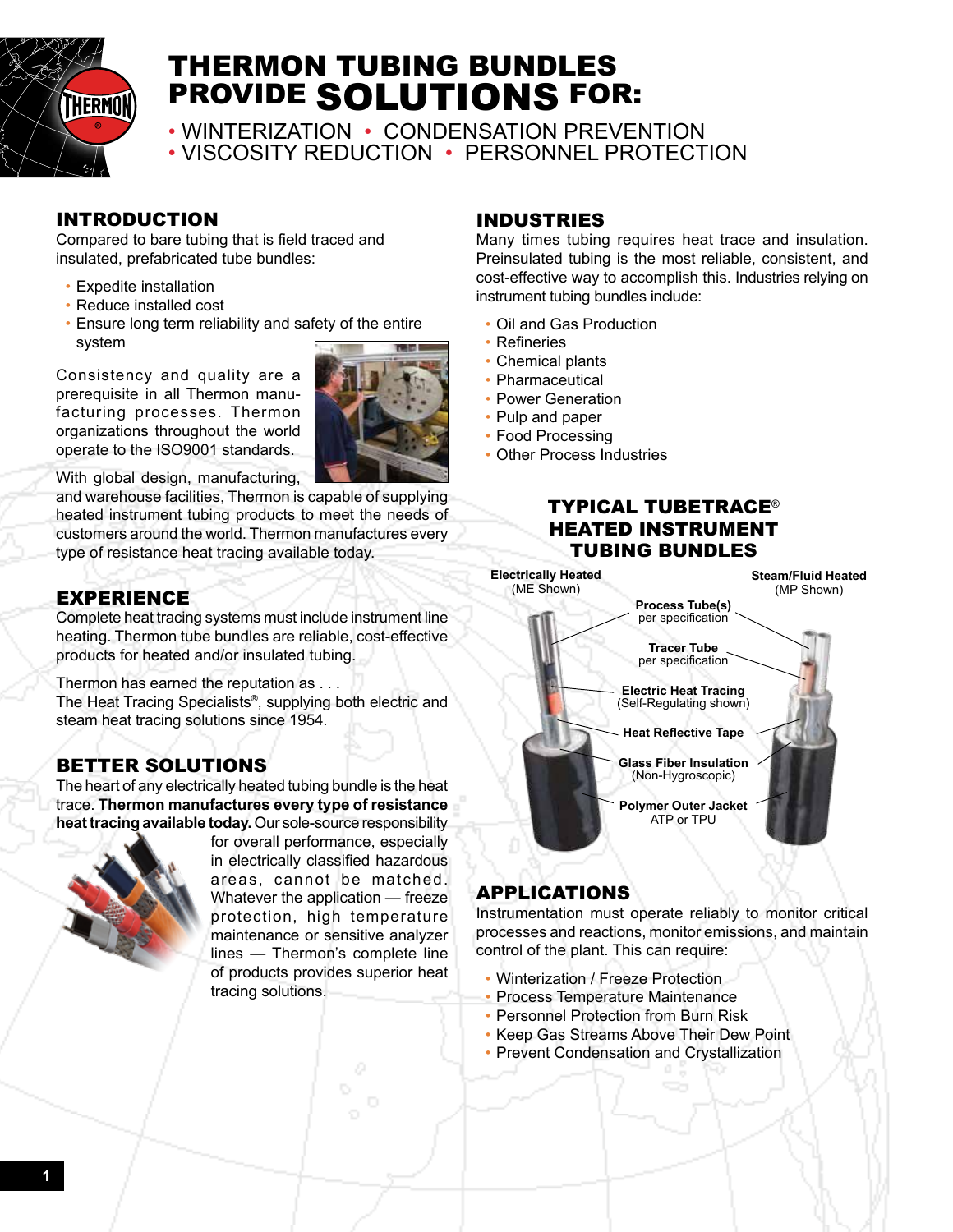## **THERMON HAS A SOLUTION FOR YOUR SPECIFIC APPLICATION**



**Process Instrumentation** Pressure, Flow and Level



**Analytical / CEMS** Process Analyzers, Continuous Emissions Monitoring



**Mechanical and Steam Tracing** Steam Supply / Condensate Return

### TUBE MATERIAL AND FINISHES

Thermon's flexible manu-facturing process can include any tubing material:

- 316 and 304 stainless, welded or seamless, Monel, titanium, and Alloy 825 are available.
- Optional Electropolished (EP) finishes and chemical passivation (CP), (including SilcoNert1000,



SilcoNert2000, and Dursan)<sup>\*</sup> are also available.

- Double containment tubing and/or multiple tube materials can be provided in a common bundle.
- Fluoropolymer tubing (including PFA, TFE, and FEP), nylon, polyethylene, composite filament-wound tubing and most any other tubing material is also available.
- \* SilcoNert1000, SilcoNert2000 and Dursan are trade names of SilcoTek.

## POLYMER JACKETS

The need for protecting the thermal insulation and other components is accomplished with a continuous extruded polymer outer jacket.

Standard jacket materials are ATP‑ (Arctic Thermoplastic), and TPU (polyurethane)

## DESIGN TOOLS

CompuTrace-IT is an invaluable tool for projects that require steam and/or electrical heating for instrument tubing. Thermon's TubeTrace preinsulated and heat traced tubing can easily be designed to include terminations and



accessories for most applications. The user can create systems with hazardous area approvals with any one of five globally recognized standards. For steam heating applications CompuTrace-IT can design systems for "light" or "heavy" steam tracing.

CompuTrace®-IT computer design software can be downloaded from . . . **www.thermon.com**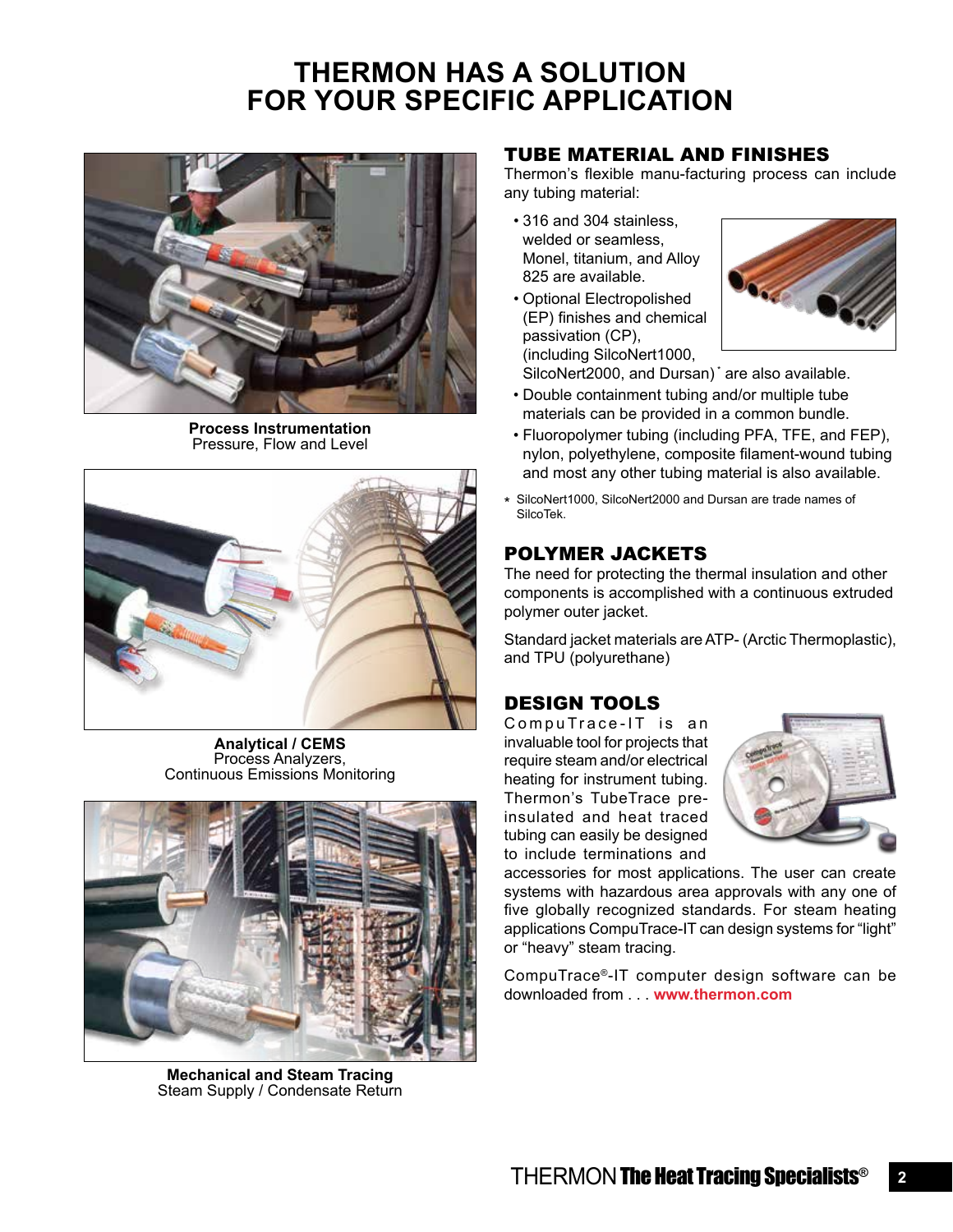

## ELECTRICALLY HEATED TUBING BUNDLES

TubeTrace® Type SE/ME



#### **TubeTrace**® with Self-Regulating **BSX**TM

A cost effective solution for water freeze protection and low temperature maintenance. **Tube Temperature Range:** 40°F (5°C) to 150°F (65°C) **Maximum Exposure**<sup>2</sup> **:** 185°F (85°C) power off

#### **TubeTrace**® with Self-Regulating **HTSX**TM

Primarily used for process temperature maintenance or freeze protection where temperature exposure to steam purge is expected.

**Tube Temperature Range:** 40°F (5°C) to 250°F (121°C) **Maximum Intermittent Exposure**<sup>2</sup> **:** 400°F (205°C) power off

#### **TubeTrace**® with Self-Regulating **VSX**TM

A high performance heat trace specifically for process temperature maintenance or freeze protection where high temperature exposure is a consideration.

**Tube Temperature Range:** 40°F (5°C) to 300°F (149°C) **Maximum Intermittent Exposure**<sup>2</sup> **:** 450°F (232°C) power off

#### **TubeTrace**® with Power-Limiting **HPT**TM

A "cut-to-length" heat trace for higher temperature maintenance or for multiple tube bundles requiring high heat loading. Also used for freeze protection where high temperature exposure is a factor. **Tube Temperature Range:** 40°F (5°C) to 400°F (204°C) **Maximum Exposure**<sup>2</sup> **:** 500°F (260°C) power off

#### The following are also available

**TubeTrace**® with Mineral Insulated **MIQ** heat trace **TubeTrace**® with Parallell Constant Watt **FP**, and **TubeTrace**® with Series Resistance **HTEK** heat trace

**Note . . .**

- 1. Standard products are certified for use in ordinary (nonclassified) areas and in potentially explosive atmospheres in accordance with ATEX Directive and the IEC Ex Scheme.
- 2. Reflects maximum exposure temperature of heater.



Steam and electrically traced instrument tubing bundles represent lower installed costs and increased reliability for flow, level and pressure transmitters (as examples).

#### **THERMON MANUFACTURES EVERY TYPE OF RESISTANCE HEAT TRACE AVAILABLE IN THE WORLD TODAY**<sup>1</sup> .

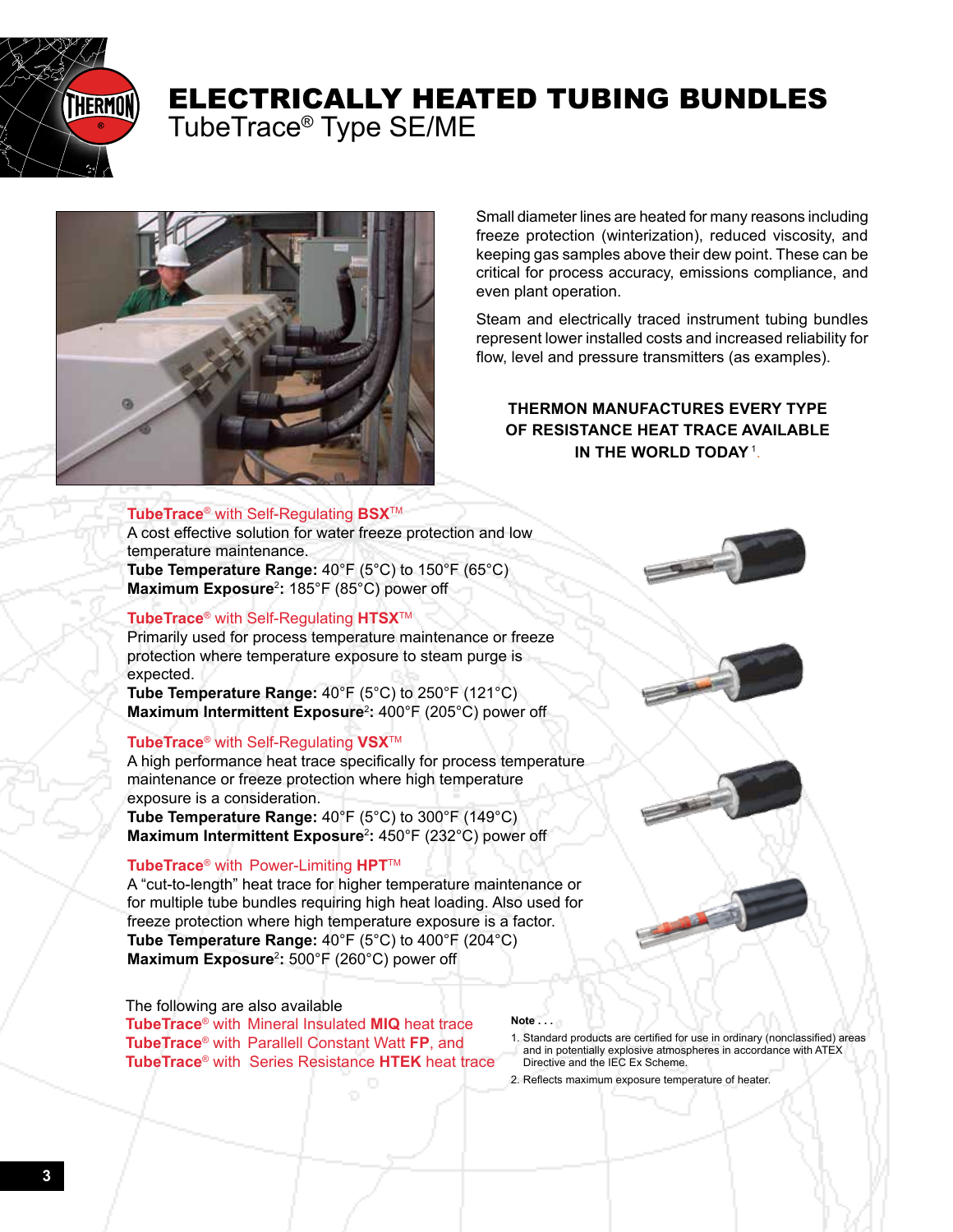## SAMPLE TRANSPORT BUNDLES/UMBILICALS FOR CEMS AND ANALYZER SERVICE



**Steam heated TubeTrace and ThermoTube preinsulated (non-heated) bundles also available for analytical applications.**

#### CUSTOM CEMS AND ANALYZER BUNDLES

Most countries require industrial furnaces and boilers to have emissions monitoring systems to verify proper operation of pollution controls. Extractive gas analyzers require that the gas

sample be kept above its dew point to remain a vapor from the probe to the analyzer, sometimes significant distances. Similarly, process analyzer lines require heating to measure process gas streams above their dew point.



Custom CEMS Unbilical (with FAK-9L Bulkhead Shown)

### ELECTRICALLY HEATED TUBETRACE

- Hazardous area approvals.
- HPT power-limiting heat trace represents the best choice for maintaining temperatures above 300°F (149°C) that can be "cutto-length" in the field.



with Power-Limiting HPT

• To accurately sense temperatures in multiple locations, consider factory installed RTD, Thermocouple, or Thermistor temperature sensors.

#### NON-HEATED THERMOTUBE® AND "NI" NON-INSULATED BUNDLES ALSO AVAILABLE FOR ANALYTICAL APPLICATIONS

#### **Tube Bundle options can also include:**



- Auxiliary conductors for probe heaters
- Un-heated tubes for blow back and calibration gas.
- Special markings and identification, as required.

### CONTROLS AND MONITORING

To accurately control temperatures for electrically heated tubing applications, consider Thermon's TC control and monitoring systems. TC-systems are available with single-point or multi-circuit configurations and include ground leakage equipment protection, various alarm functions, and communications capabilities to host PC, PLC, and DCS systems.



**TC 101 Controller (Shown)**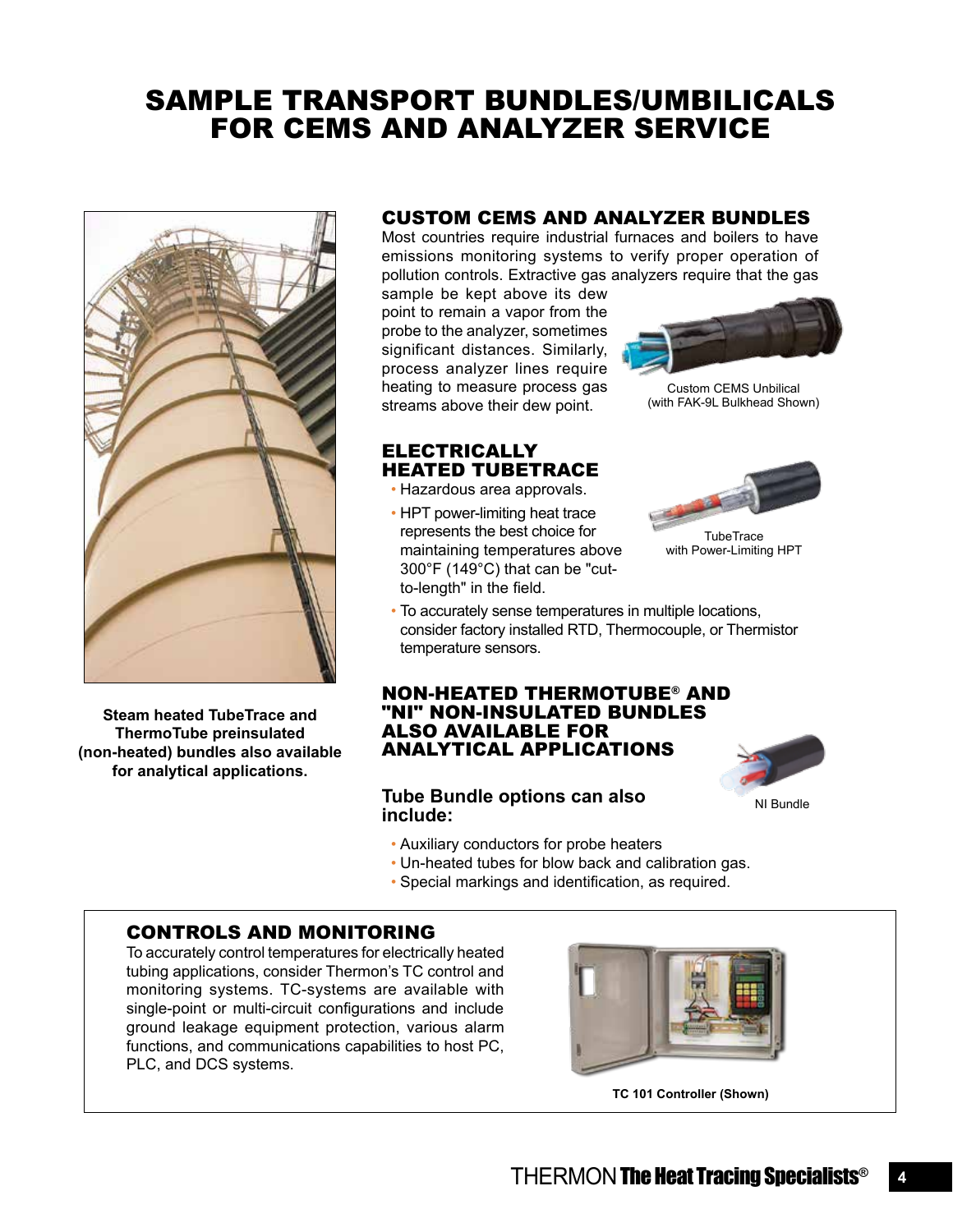

## FREEZE PROTECTION FOR HIGH TEMPERATURE STEAM LINES TubeTrace® Type SEI/MEI - HT, HTX & HTX2

TubeTrace Type SEI/MEI - HT, HTX, and HTX2 electrically heated instrument tubing was developed to freeze protect high temperature steam lines. Though designed for freeze protection of condensate, super-heated steam samples can exceed 538°C during normal operation.

The most common requirement for these bundles is around the HRSG (Heat Recovery Steam Generator) found in combined cycle co-generation stations. These bundles are not designed to maintain elevated temperatures.

TubeTrace Type SEI/MEI - HT, HTX, and HTX2 bundles are offered as Single Electrical Isolated (SEI) tube or Multiple Electrical Isolated (MEI) tubes, and are most often heated with HPT power-limiting heat trace. HPT has one of the highest continuous temperature exposure ratings of any cut-to-length heat trace in the world today.



**TubeTrace® Type SEI/MEI - HT Maintain:** 40°F (5°C) down to -50°F (-46°C) **Continuous Tube Exposure:** 750°F (399°C)

**TubeTrace® Type SEI/MEI - HTX Maintain:** 40°F (5°C) down to -50°F (-46°C) **Continuous Tube Exposure:** 1100°F (593°C)

**TubeTrace® Type SEI/MEI - HTX2 Maintain:** 40°F (5°C) down to -34°F (-37 °C) **Intermittent Tube Exposure:** Withstand 1100°F (593°C)

Thermon MIQTM mineral insulated series heat trace is also available in TubeTrace SE/ME bundles and can be applied directly to a high temperature tube surface.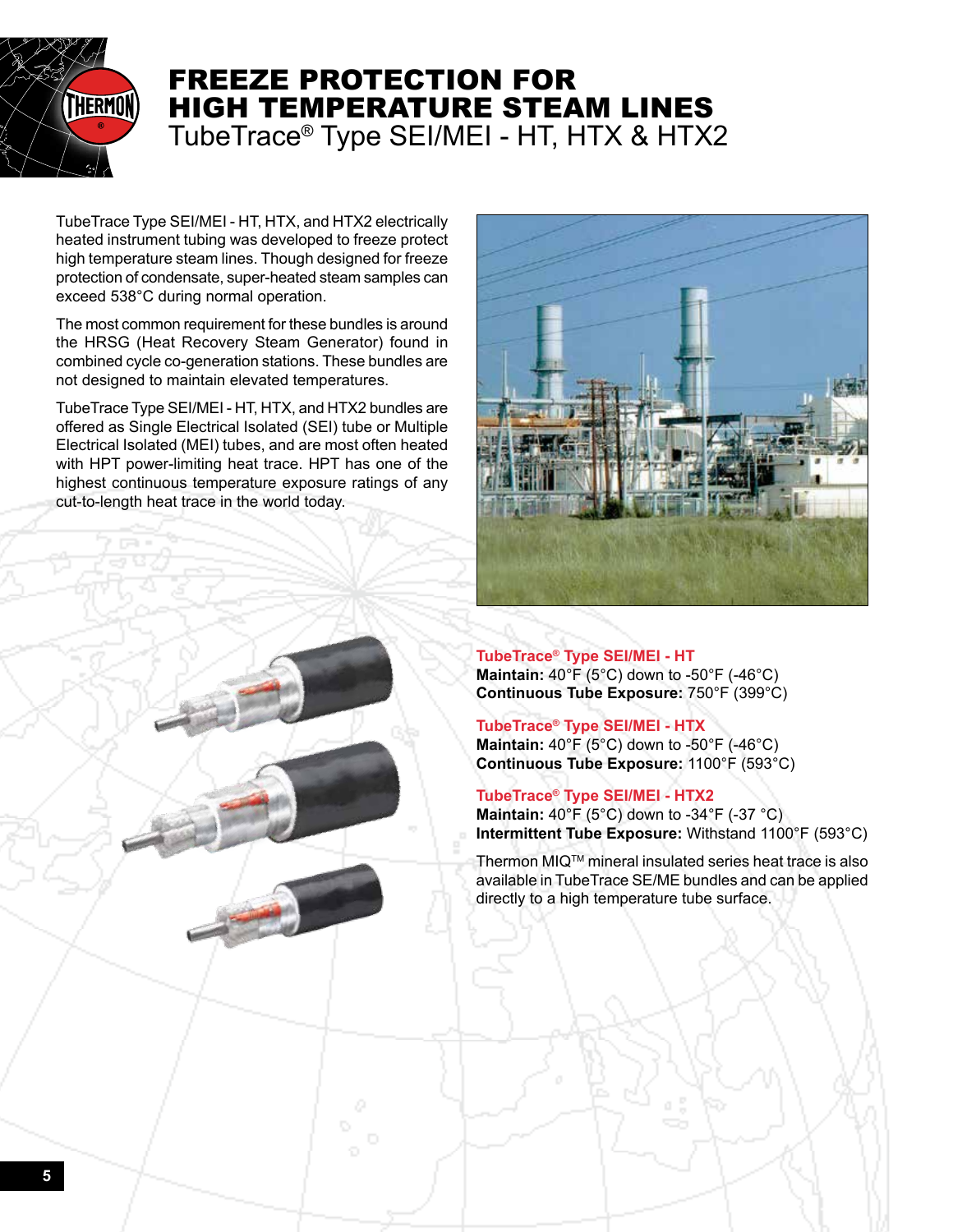## STEAM HEATED TUBING BUNDLES

TubeTrace® Type SP/MP and Type SI/MI

#### **Steam or Fluid "Light Traced"**

For freeze protection and lower temperature maintenance. The tracer tube is isolated from the process tube(s), so process tube temperatures will be significantly lower than the tracer tube temperature.

**Tube Temperature Range:** 40°F (5°C) to 250°F (121°C) **Maximum Tube Exposure \*:**  400°F (205°C)





#### **Steam or Fluid "Heavy Traced"**

For freeze protection and process maintenance. The tracer tube is in direct contact with the process tube(s), so process tube temperatures will be very close to the tracer tube temperature.

**Standard Tracer Temperature\* Range:**

40°F (5°C) to 400°F (205°C) **Maximum Tube Exposure \*:** 400°F (205°C)

### PREINSULATED TUBING THERMOTUBE®

**ThermoTube® Type SL** Single tube preinsulated for steam supply, condensate return, or other unheated fluid or gas transport. **Continuous Temperature\* Range:** Service to 400°F (205°C)

**Type SL - HT Maximum Continuous Tube Temperature\*:** 750°F (399°C)

**Type SL - HTX Maximum Continuous Tube Temperature\*:** 1100°F (593°C)

**Type SL - HTX2 Maximum Intermittent Tube Temperature\*:** 1100°F (593°C)

\* Maximum tube temperature shown for standard bundle insulation thickness that keeps the outer jacket below 140°F (60°C). Tube Temperatures to 500°F (260°C) possible.



Type MP Shown, (SP for "Heavy Traced" also available)



Type SL Shown



Type SL - HTX Shown